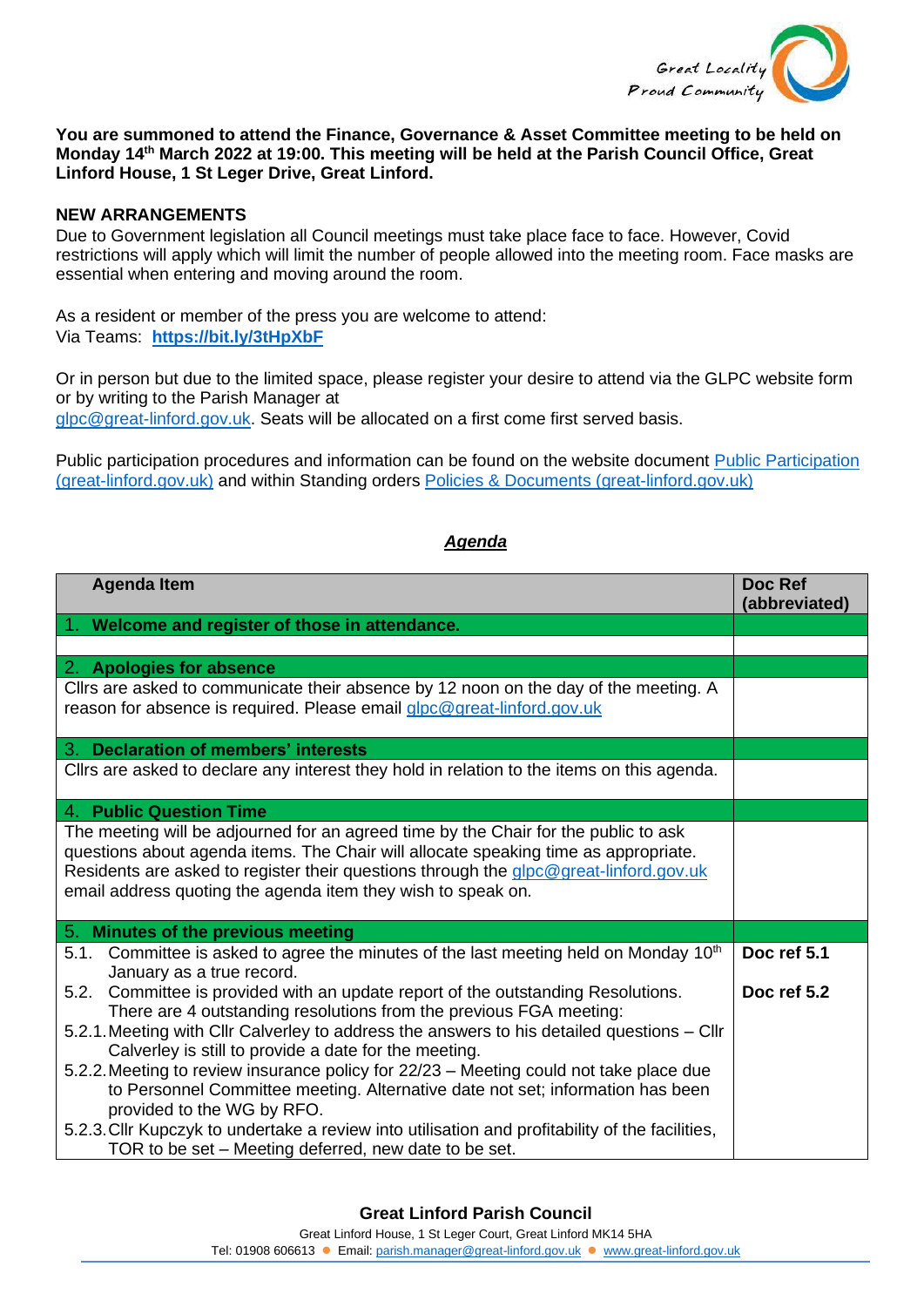

| <b>Agenda Item</b>                                                                                                                                                                                                                                                                                                                                                                                                                                                                                                                                                   | Doc Ref<br>(abbreviated)                                                |
|----------------------------------------------------------------------------------------------------------------------------------------------------------------------------------------------------------------------------------------------------------------------------------------------------------------------------------------------------------------------------------------------------------------------------------------------------------------------------------------------------------------------------------------------------------------------|-------------------------------------------------------------------------|
| 5.2.4. Cllr Nixon to lead a group which would review the workbook and redefine the<br>forward vision to prioritise the delivery of current and future projects - Update<br>required.                                                                                                                                                                                                                                                                                                                                                                                 |                                                                         |
| 6. Risk Register                                                                                                                                                                                                                                                                                                                                                                                                                                                                                                                                                     |                                                                         |
| The Risk Register is attached as reviewed by the working group. This has been<br>6.1.<br>updated and validated by the Parish Manager for acceptance by FGA committee.<br>Parish Manger due to have a meeting on Monday 14 <sup>th</sup> March regarding obtaining<br>quotes for a compliance review of GDPR and data protection.                                                                                                                                                                                                                                     | Doc ref 6.1                                                             |
| 7. Annual Governance Statement preparation and review                                                                                                                                                                                                                                                                                                                                                                                                                                                                                                                |                                                                         |
| As required within the Annual Governance and Accounting Report (AGAR), the Finance,<br>Governance and Asset Committee are required to review the following elements of the<br>Governance statement that are applicable to the AGAR for 21/22.<br>Cllrs are asked to review the comments and changes documented on these reports and<br>provide comment to the RFO by noon on 11 <sup>th</sup> March.<br><b>Standing Orders</b><br>7.1.<br>7.2. Financial Regulations<br>7.3.<br><b>Risk Management and Risk Register</b><br>7.4. Asset Register<br>7.5. Asset Policy | Doc ref 7.1<br>Doc ref 7.2<br>Doc ref 7.3<br>Doc ref 7.4<br>Doc ref 7.5 |
| 7.6.<br>Internal Scrutiny and Control Statement<br>7.7.<br>Open Transparency documentation and model publication.                                                                                                                                                                                                                                                                                                                                                                                                                                                    | Doc ref 7.6<br>Doc ref 7.7                                              |
| 8. Business Continuity Plan                                                                                                                                                                                                                                                                                                                                                                                                                                                                                                                                          |                                                                         |
| The Business continuity plan is attached for review and acceptance by FGA<br>8.1.<br>committee.                                                                                                                                                                                                                                                                                                                                                                                                                                                                      |                                                                         |
| 9. Operational Information                                                                                                                                                                                                                                                                                                                                                                                                                                                                                                                                           |                                                                         |
| Cllrs are provided with operating information which will help them to understand<br>9.1.<br>the objectives of their membership of this committee. The information includes:<br>9.1.1.A copy of the Terms of Reference for this committee.<br>9.1.2. Governance and Accountability for smaller Authorities. Members are reminded to<br>review as this provides the basics for the annual return.<br>9.1.3. Annual timetable for required FGA action - a list of the committee dates and<br>topics to be reviewed at the meetings.                                     | Doc ref 9.1.1<br>Doc ref 9.1.2<br>Doc ref 9.1.3                         |
| <b>10. DCK Accounting Review</b>                                                                                                                                                                                                                                                                                                                                                                                                                                                                                                                                     |                                                                         |
| 10.1. DCK Accounting met with the RFO, Parish Manager, and Chair and Vice chair of<br>FGA Committee to review the accounting practices. Details are in the memo<br>provided.                                                                                                                                                                                                                                                                                                                                                                                         | Doc ref 10.1                                                            |
| 11. Update on Conniburrow Community Centre                                                                                                                                                                                                                                                                                                                                                                                                                                                                                                                           |                                                                         |
| 11.1. Chair of FGA to give verbal update on the project.                                                                                                                                                                                                                                                                                                                                                                                                                                                                                                             |                                                                         |